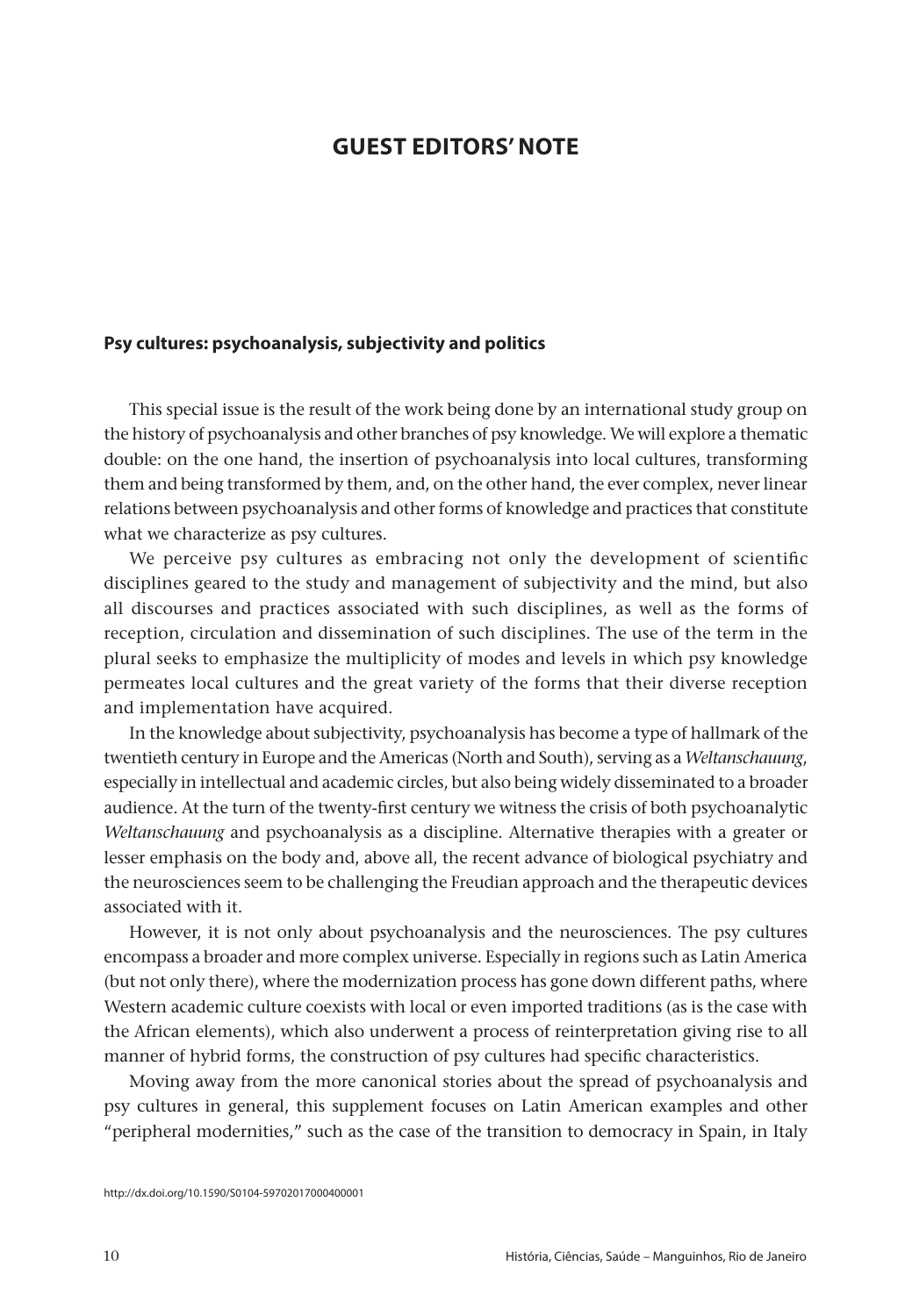in the 1960s as well as in a few Eastern European countries. We seek, therefore, to approach psychoanalysis, its history and its articulations with other knowledge from a socio-cultural universe different from that with which it is usually considered.

The supplement is divided into four thematic blocks. In the first one, involving themes around "psy cultures, developments and tensions," different dimensions of the configuration of a psy culture and its developments and tensions are discussed, paving the way to the more localized debates of the following sections. The article by Mariano Ben Plotkin questions the unwavering specificity of psychoanalysis as knowledge and practice. Emphasizing hybrid variants and porosities, he questions the multiple spaces that such knowledge occupies within the expanded universe of psy cultures, particularly in Latin America. Luiz Fernando Dias Duarte, for his part, focuses on the complex relations between the social sciences – especially anthropology – and psychoanalysis, two disciplines that in other works he characterized as being inserted in the western romantic tradition. Finally, the work of Carlos Alberto Uribe seeks to define a modern Latin American (or at least Colombian) variant that, unlike that proposed by classical sociology, has never become "disenchanted," remaining immersed in a system of localized rituals within a therapeutic culture of hybrid characteristics.

In the second block, involving the theme "psychoanalysis and political context," three cases in which psychoanalysis coexists with concrete political circumstances of European countries that we could characterize as representative of "peripheral modernities," are analyzed. Anne-Cécile Druet examines the process by which, in post-Franco Spain, the exiled Argentine psychoanalysts, mostly of a Lacanian persuasion, were responsible for the creation of a psychoanalytic community and for the more general dissemination of psychoanalysis. Such events allow us to question the place of the "center" and the "periphery" in the processes of the transnational circulation of ideas. Carmen Lucia Montechi Valladares de Oliveira focuses on the development and behavior of Brazilian psychoanalytic societies in the period of the military dictatorship, linking the supposed political "neutrality" professed by psychoanalytic societies to the diffusion of the Kleinian variant in Brazilian psychoanalysis. The work of Judith Mészáros discusses the vicissitudes of the psychoanalytic revival in three countries that belonged to the Soviet bloc, showing their similarities and differences and linking them with the history of their respective psychoanalytic movements in the interwar period.

The two articles that constitute the third thematic block – "psychoanalysis and psychoanalytic cultures" – focus on the place occupied by psychoanalytic thought in the processes of cultural modernization in Chile and Italy. In both cases the spread of Freudian thought occurred on the fringes of the great diffusion centers and psychoanalytic associations, constituting a kind of "alternative history" of their transformations. The text of Mauro Pasqualini focuses on a specific path of diffusion of psychoanalysis during the 1960s in Italy: marketing studies. Pasqualini discusses the use of elements of psychoanalysis proposed by Melanie Klein to analyze (and influence) consumption patterns in post-war Italy. Mariano Ruperthuz Honorato, for his part, shows the diffusion of psychoanalysis among a broader audience in Chile of the first half of the twentieth century, focusing its attention on self-help courses and popular literature.

The last thematic block – "psychoanalysis and neurosciences" – deals with the tensions and dialogues between these two ways of thinking of "body-soul" relations. The articles by Maria